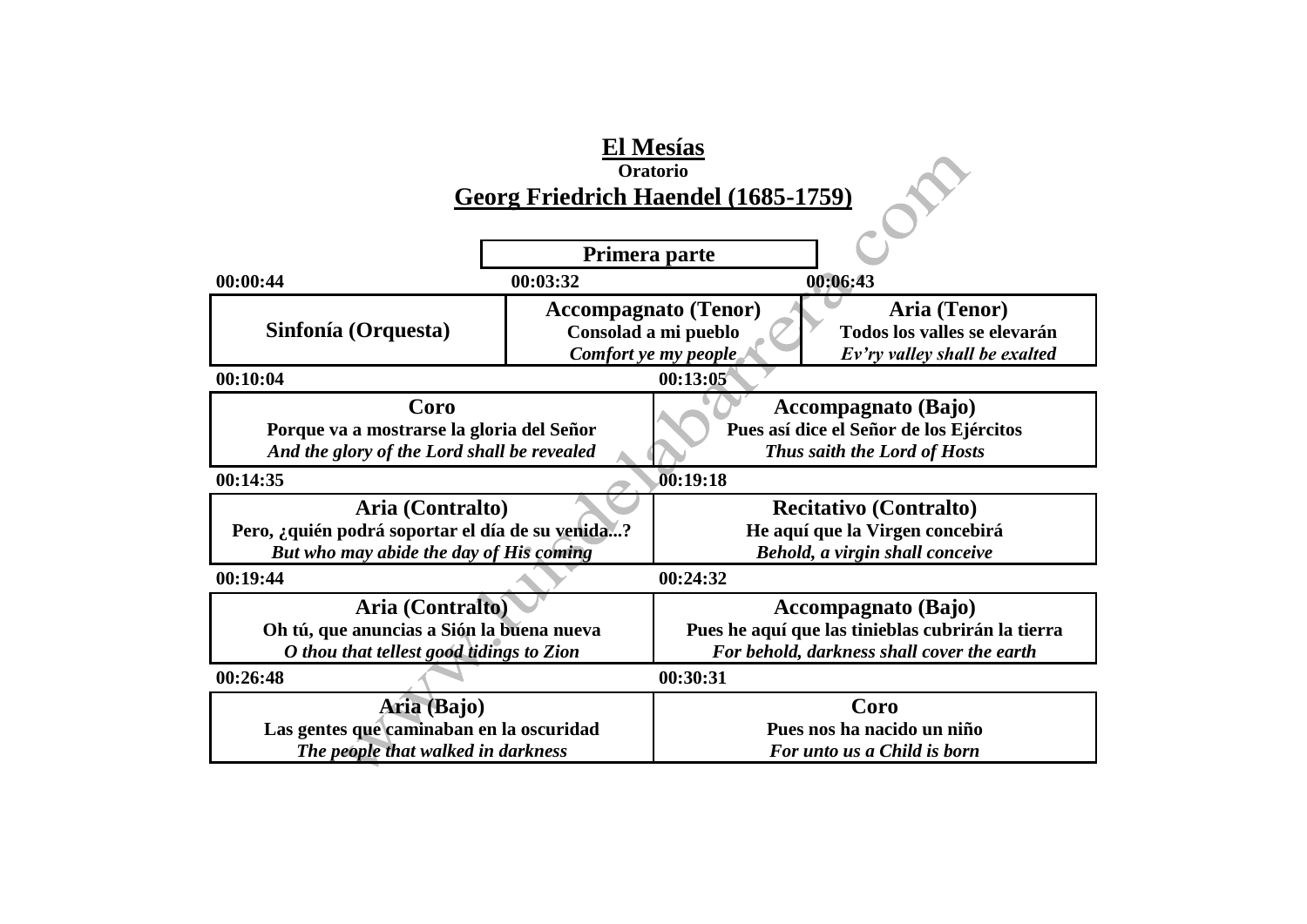| 00:35:42                                                                                                     | 00:38:01                                                                                             |                                                                                                                           | 00:38:14                                                                                                     |                                                                                     |
|--------------------------------------------------------------------------------------------------------------|------------------------------------------------------------------------------------------------------|---------------------------------------------------------------------------------------------------------------------------|--------------------------------------------------------------------------------------------------------------|-------------------------------------------------------------------------------------|
| Pifa (Orquesta)<br>Sinfonía Pastoral<br><b>Pastoral Symphony</b>                                             | <b>Recitativo (Soprano)</b><br>Había unos pastores en el campo<br>There were shepherds in the fields |                                                                                                                           | <b>Accompagnato</b> (Soprano)<br>Y el ángel del Señor vino sobre ellos<br>And lo, the angel of the Lord came |                                                                                     |
| 00:38:37                                                                                                     | 00:39:13                                                                                             |                                                                                                                           |                                                                                                              | 00:39:29                                                                            |
| <b>Recitativo (Soprano)</b><br>Y el ángel les dijo: No temáis<br>And the angel said unto them: Fear not      |                                                                                                      | <b>Accompagnato</b> (Soprano)<br>Y súbitamente apareció junto al ángel<br>And suddenly there was with the angel           |                                                                                                              | Coro<br>Gloria a Dios en las alturas<br><b>Glory to God in the highest</b>          |
| 00:41:25                                                                                                     |                                                                                                      | 00:45:56                                                                                                                  |                                                                                                              |                                                                                     |
| Aria (Soprano)<br>Regocíjate, oh hija de Sión<br>Rejoice greatly, O daughter of Zion                         |                                                                                                      | <b>Recitativo (Contralto)</b><br>Entonces se abrirán los ojos de los ciegos<br>Then shall the eyes of the blind be open'd |                                                                                                              |                                                                                     |
| 00:46:26                                                                                                     |                                                                                                      | 00:51:51                                                                                                                  |                                                                                                              |                                                                                     |
| Dúo (Soprano, contralto)<br>Él apacentará su rebaño como un pastor<br>Heshall feed His flock like a shepherd |                                                                                                      |                                                                                                                           |                                                                                                              | Coro<br>Su yugo es suave y su carga ligera<br>His yoke is easy, His burden is light |
|                                                                                                              |                                                                                                      |                                                                                                                           |                                                                                                              | Fin música primera parte: 00:54:03                                                  |
|                                                                                                              |                                                                                                      |                                                                                                                           |                                                                                                              |                                                                                     |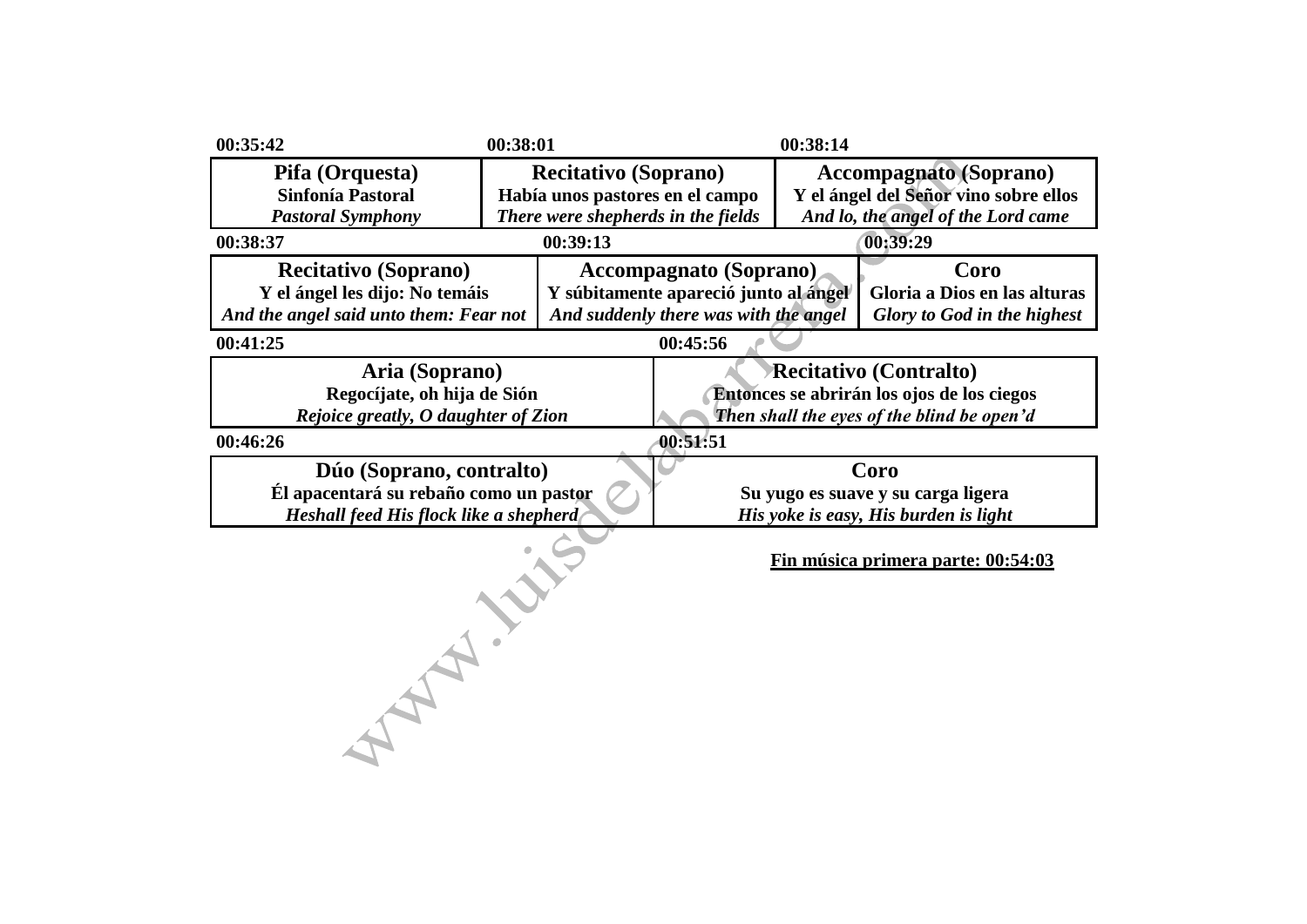|                                              | Segunda parte                            |                                                               |
|----------------------------------------------|------------------------------------------|---------------------------------------------------------------|
| 00:00:00                                     | 00:02:56                                 | 00:13:50                                                      |
| Coro                                         | Aria (Contralto)                         | Coro                                                          |
| He aquí el cordero de Dios                   | Fue despreciado y rechazado por todos    | Ciertamente fue Él quien tomó sobre sí                        |
| <b>Behold the Lamb of God</b>                | He was despised and rejected by men      | Surely, He hath borne our griefs                              |
| 00:16:11                                     | 00:18:20                                 | 00:21:24                                                      |
| Coro                                         | Coro                                     | <b>Accompagnato</b> (Tenor)                                   |
| Por nuestros pecados                         | Como ovejas, todos nos hemos descarriado | <b>Todos cuantos le ven</b>                                   |
| We are healed                                | All we like sheep have gone astray       | All they that see Him                                         |
| 00:22:16                                     | 00:24:52                                 | 00:26:36                                                      |
| Coro                                         | <b>Accompagnato (Tenor)</b>              | Airoso (Tenor)                                                |
| Se encomendó a Dios                          | El oprobio ha roto su corazón            | Mirad y ved si hay dolor                                      |
| He trusted in God                            | Thy rebuke hath broken His heart         | Behold, and see if there be any sorrow                        |
| 00:27:58                                     | 00:28:14                                 | 00:30:20                                                      |
| <b>Recitativo</b> (Tenor)                    |                                          | Aria (Tenor)<br>Coro                                          |
| Fue desterrado de la tierra donde vivía      |                                          | Tú los regirás con cetro de hierro<br>Aleluya                 |
| He was cut off out of the land of the living |                                          | <b>Thou</b> shalt break them with a rod or iron<br>Hallelujah |

**Fin música segunda parte: 00:34:10**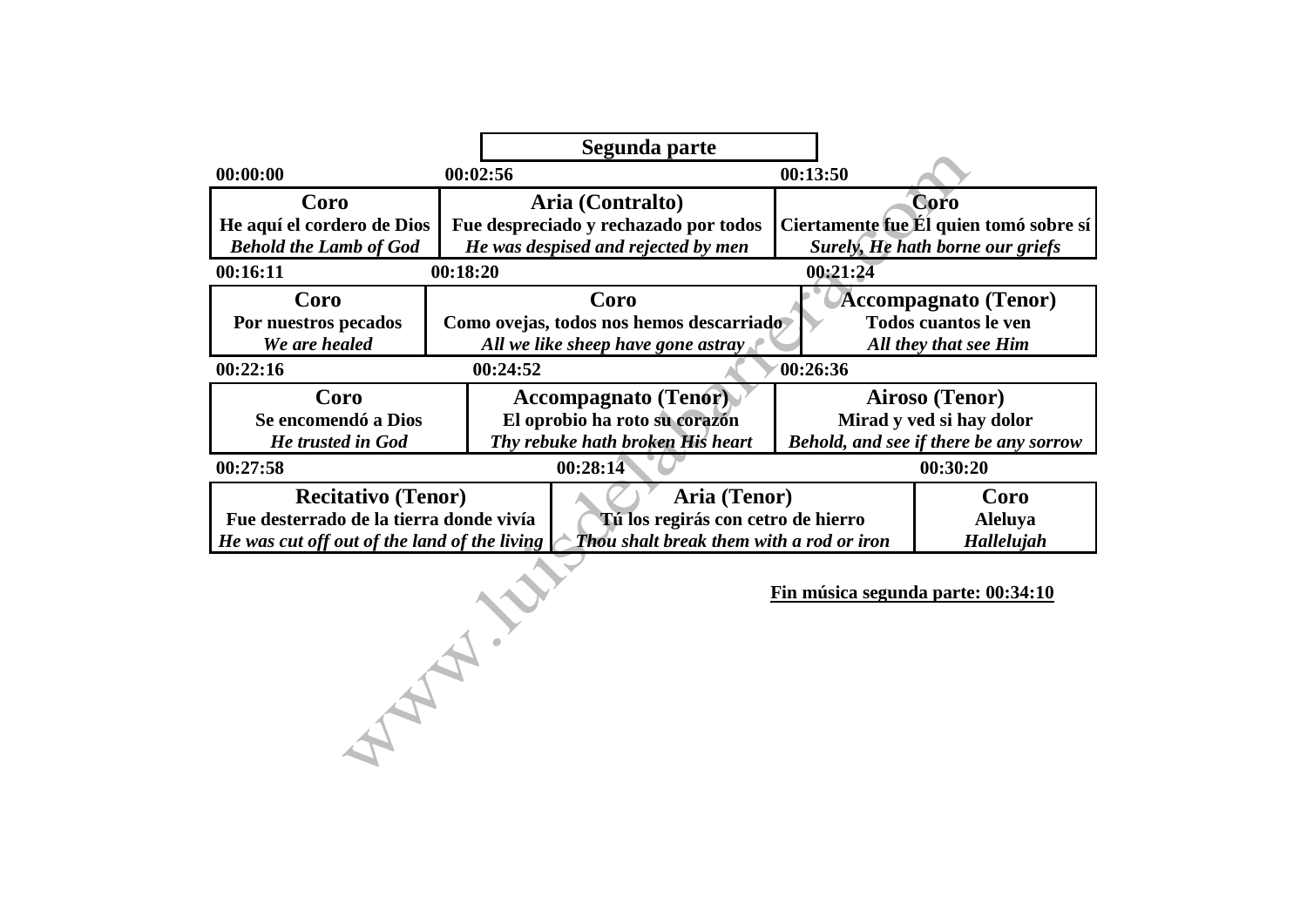|                                                                                | <b>Tercera parte</b>                                                       |                                                                                            |  |
|--------------------------------------------------------------------------------|----------------------------------------------------------------------------|--------------------------------------------------------------------------------------------|--|
| 00:00:09                                                                       | 00:05:41                                                                   | 00:08:00                                                                                   |  |
| Aria (Soprano)<br>Yo sé que mi Redentor vive<br>I know that my Redeemer liveth | Coro<br>Puesto que por un hombre vino la muerte<br>Since by man came death | <b>Accompagnato (Bajo)</b><br>Un misterio os revelo<br><b>Behold, I tell you a mystery</b> |  |
| 00:08:37                                                                       | 00:17:36                                                                   | 00:20:31                                                                                   |  |
| Aria (Bajo)<br>La trompeta sonará<br>The trumpet shall sound                   | Coro<br>Digno es el Cordero<br>Worthy in the Lamb                          | Coro<br>Amén<br>Amen                                                                       |  |
|                                                                                | INCO                                                                       | Final de la Música: 00:24:13<br>Luis de la Barrera                                         |  |